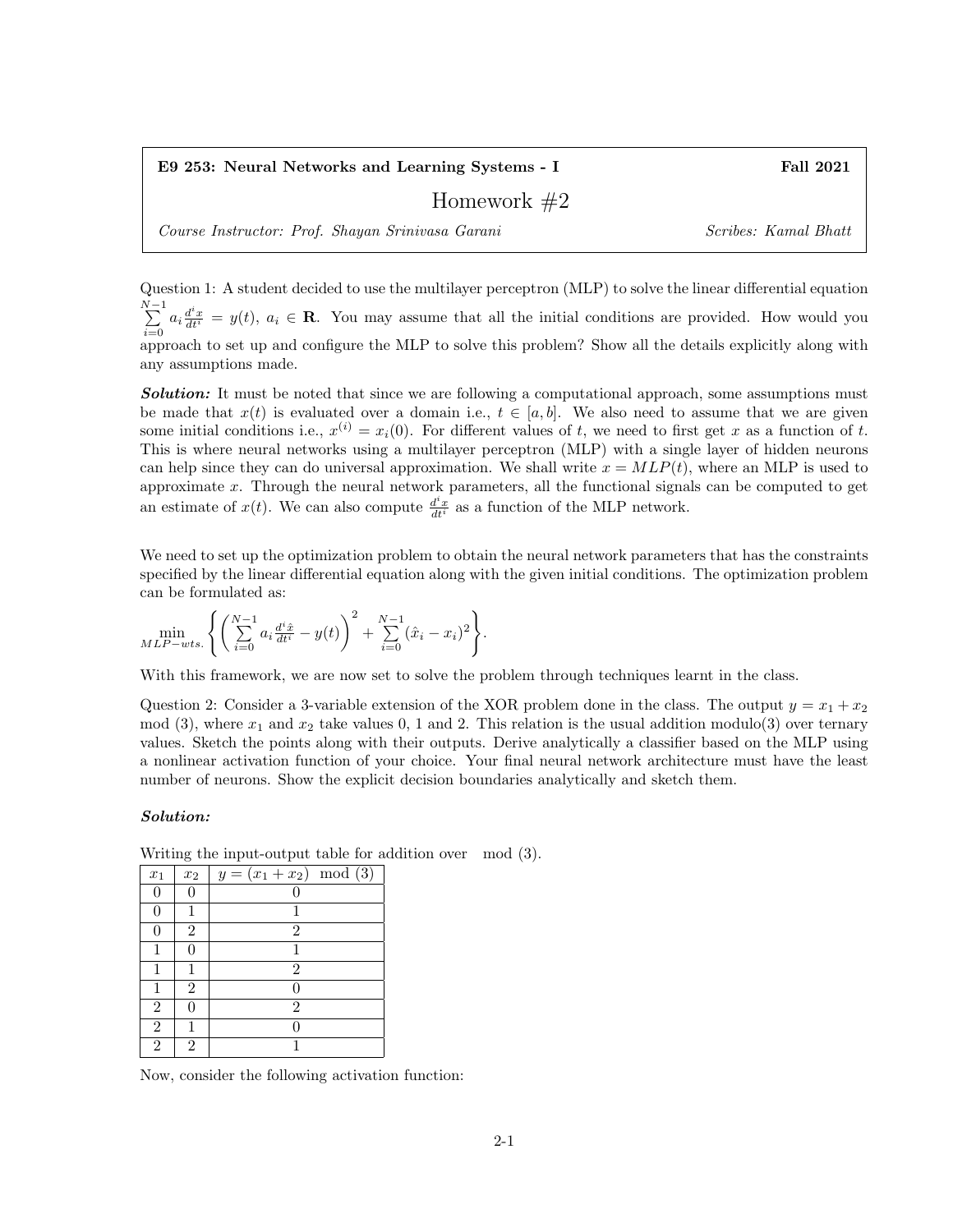$$
\varphi(x) = \begin{cases} 0, & x < 0 \\ 1, & x > 0 \\ 2, & x = 0 \end{cases}
$$

Now, similar to the XOR problem solved in the class, consider the following network by extending an additional alphabet:



Figure 2.1: Neural Network for Question-2.

All neurons have activation function  $\varphi$ .

Now, let us check if the above network gives the correct output. Input/output table:

|                |                             | $\mathbf{r}$        |                |                |                |                     |                |                |                |
|----------------|-----------------------------|---------------------|----------------|----------------|----------------|---------------------|----------------|----------------|----------------|
| $x_1$          | $x_2$                       | $(b=-3.5)$<br>$y_1$ | $\varphi(y_1)$ | $y_2$ (b=-2.5) | $\varphi(y_2)$ | $(b=-1.5)$<br>$y_3$ | $\varphi(y_3)$ | $y_4$ (b=-0.5) | $\varphi(y_4)$ |
| $\theta$       | $\Omega$                    | $-3.5$              | $\Omega$       | $-2.5$         | $\theta$       | $-1.5$              |                | $-0.5$         | $\theta$       |
| $\theta$       |                             | $-2.5$              |                | $-1.5$         | 0              | $-0.5$              |                | 0.5            |                |
| $\Omega$       | $\mathfrak{D}$              | $-1.5$              |                | $-0.5$         | $\theta$       | 0.5                 |                | 1.5            |                |
|                | $\Omega$                    | $-2.5$              |                | $-1.5$         | $\theta$       | $-0.5$              |                | 0.5            |                |
|                |                             | $-1.5$              |                | $-0.5$         | 0              | 0.5                 |                | $1.5\,$        |                |
|                | $\mathcal{D}_{\mathcal{L}}$ | $-0.5$              | $\Omega$       | 0.5            |                | $1.5\,$             |                | 2.5            |                |
| $\overline{2}$ | $\Omega$                    | $-1.5$              | $\Omega$       | $-0.5$         | $\theta$       | 0.5                 |                | 1.5            |                |
| $\overline{2}$ |                             | $-0.5$              |                | 0.5            |                | $1.5\,$             |                | 2.5            |                |
| $\overline{2}$ | $\overline{2}$              | 0.5                 |                | 1.5            |                | 2.5                 |                | 3.5            |                |